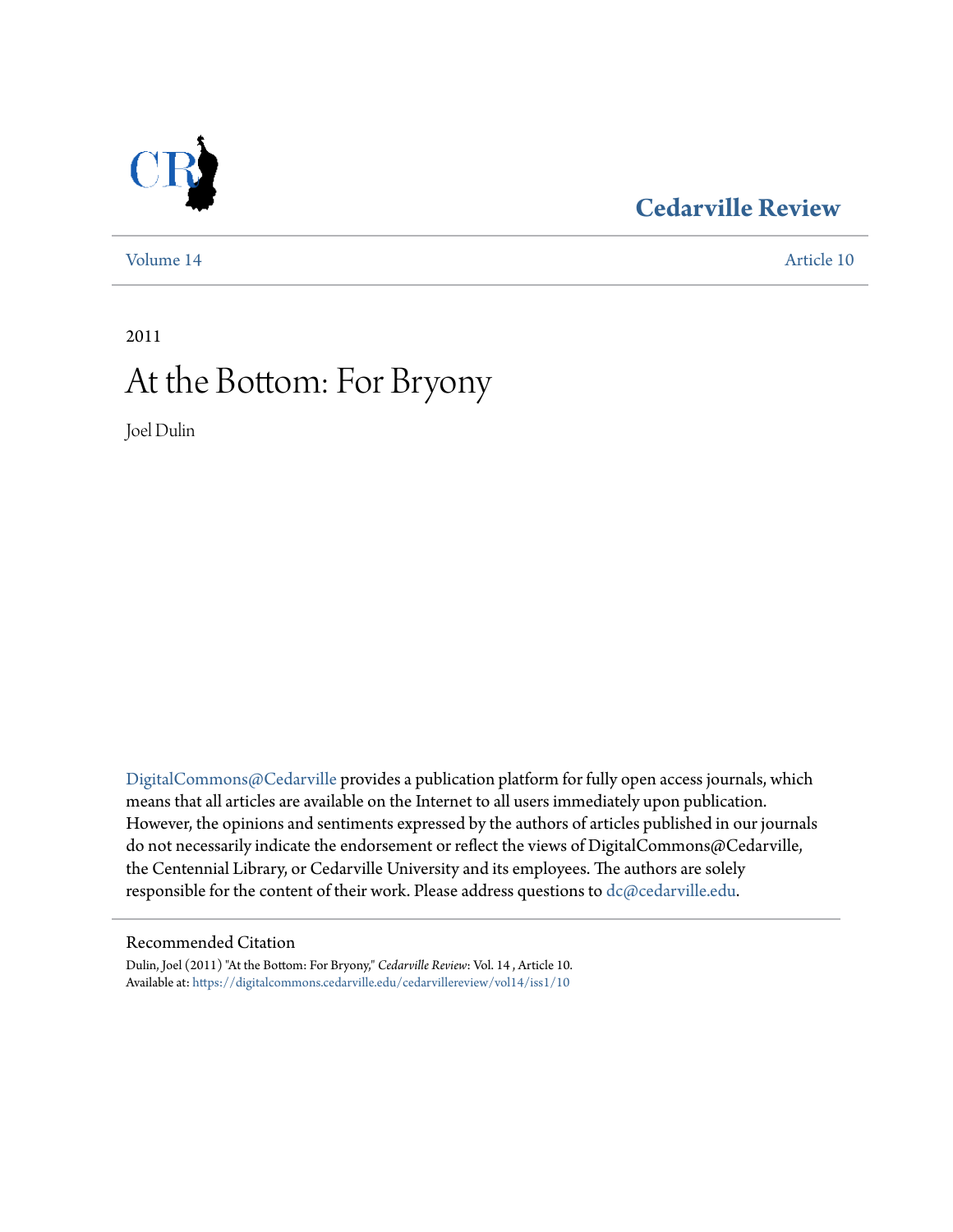### At the Bottom: For Bryony

Browse the contents of [this issue](https://digitalcommons.cedarville.edu/cedarvillereview/vol14/iss1) of *Cedarville Review*.

#### **Keywords**

Poetry

#### **Creative Commons License**  $\bigcirc$   $\circ$

This work is licensed under a [Creative Commons Attribution-Noncommercial-No Derivative Works 4.0](http://creativecommons.org/licenses/by-nc-nd/4.0/) [License.](http://creativecommons.org/licenses/by-nc-nd/4.0/)

#### **About the Contributor (Optional)**

Joel Dulin currently lives in Grand Rapids, Michigan, where he continues to write poetry. With his poems, he wishes to encourage others and shine Christ's light. He wrote "At the Bottom" for his girlfriend Bryony.

Follow this and additional works at: [https://digitalcommons.cedarville.edu/cedarvillereview](https://digitalcommons.cedarville.edu/cedarvillereview?utm_source=digitalcommons.cedarville.edu%2Fcedarvillereview%2Fvol14%2Fiss1%2F10&utm_medium=PDF&utm_campaign=PDFCoverPages)



Part of the [Poetry Commons](http://network.bepress.com/hgg/discipline/1153?utm_source=digitalcommons.cedarville.edu%2Fcedarvillereview%2Fvol14%2Fiss1%2F10&utm_medium=PDF&utm_campaign=PDFCoverPages)

This poetry is available in Cedarville Review: [https://digitalcommons.cedarville.edu/cedarvillereview/vol14/iss1/10](https://digitalcommons.cedarville.edu/cedarvillereview/vol14/iss1/10?utm_source=digitalcommons.cedarville.edu%2Fcedarvillereview%2Fvol14%2Fiss1%2F10&utm_medium=PDF&utm_campaign=PDFCoverPages)